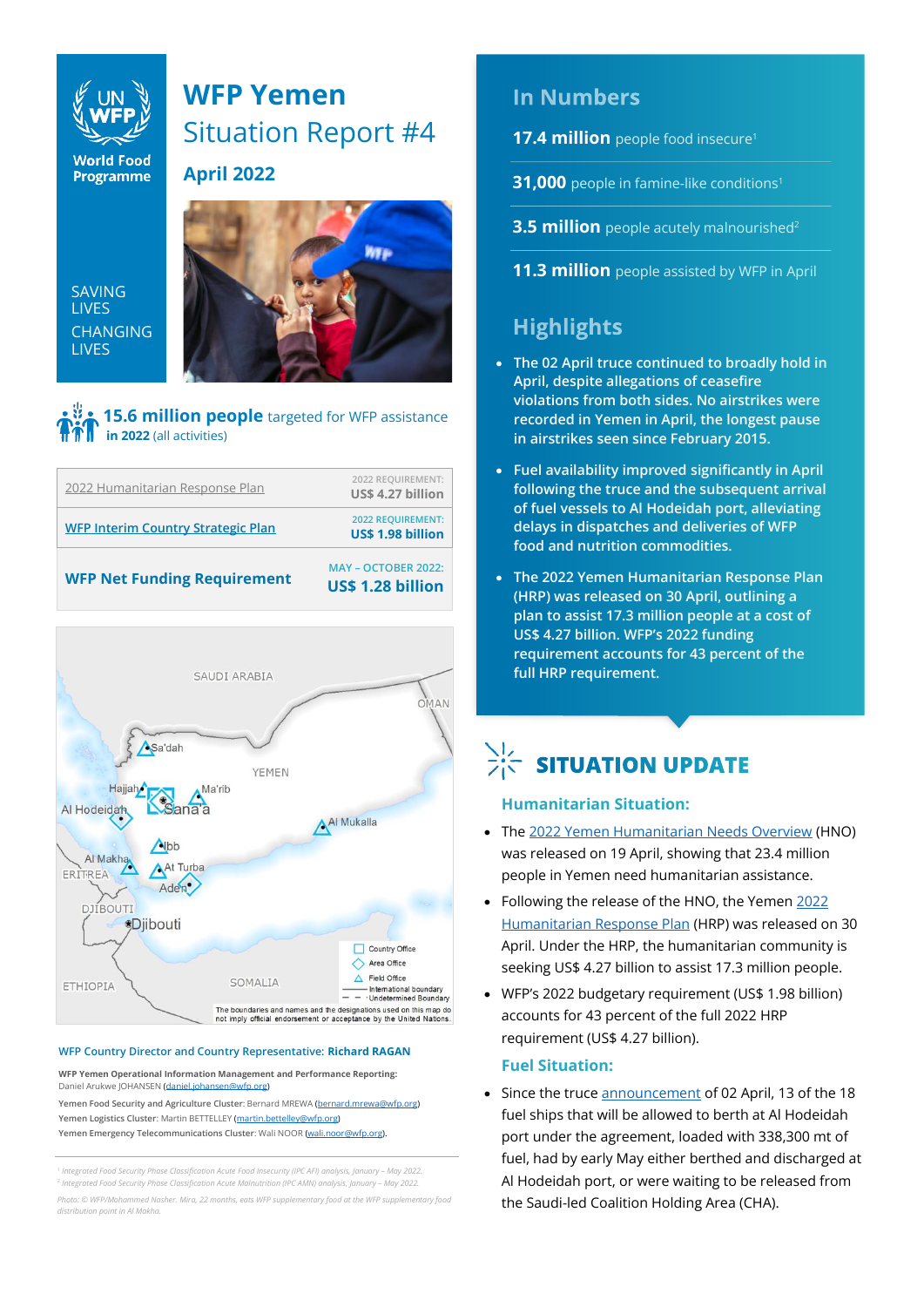### WFP Supply Chain:

- As a result, fuel availability increased notably in Yemen in April. This worked to alleviate the delays in WFP food deliveries from up to 15 days in early April, to just 1-2 days by the end of the month. By the end of the month, no WFP-contracted trucks were waiting at fuel stations to refuel, expected to further expedite food deliveries.
- Dispatches and deliveries under WFP's second GFA dispatch cycle of 2022 were severely affected due to the scarcity of fuel seen in March and early April, with Cycle 2 deliveries concluding on 23 April. Cycle 3 dispatches started on 16 April and with the improvement of the fuel situation, are expected to be completed by 25 May. Cycle 4 dispatches are set to commence in late May.

# **Security Situation:**

- According to conflicting monitoring data, Yemen had by early May seen a full month without any airstrikes for the first time since February 2015. This marks the first time a ceasefire has resulted in a complete halt to airstrikes in Yemen.
- However, clashes continued to be reported from some areas. By the end of April, IOM Rapid Displacement Tracking [reported](https://dtm.iom.int/reports/yemen-%E2%80%94-rapid-displacement-tracking-update-17-april-23-april-2022) 33,300 people displaced due to conflict across Yemen in 2022.

# **Economic Situation:**

- The Yemeni riyal (YER) continued to fluctuate in April in areas under the IRG. As of the end of the month, the riyal traded at YER 983/USD 1.
- Meanwhile, the YER remained relatively stable in areas under the Sana'a-based authorities, trading at YER 557/USD 1 as of the end of April – a slight appreciation.

# **WFP OPERATIONS**

• **WFP assisted approximately 11.3 million people across its activities in Yemen in April 2022:** 

# **General Food Assistance:**

- **In April, WFP continued dispatching general food assistance (GFA) to 13.3 million people across Yemen During the calendar month of April, WFP assisted 10.8 million people with GFA.** Approximately 9.1 million people were assisted with in-kind food assistance, 544,000 people with commodity vouchers and 1.2 million people with cash-based transfers.
- Of the targeted GFA beneficiaries, eight million continue to receive [reduced](https://www.wfp.org/news/wfp-forced-cut-food-assistance-yemen-warns-impact-hunger-rises) rations due to funding shortages.

#### UN Rapid Response Mechanism:

• As conflict continued in some areas despite the truce, the inter-agency United Nations Rapid Response Mechanism (RRM) [assisted](https://reliefweb.int/report/yemen/yemen-rapid-response-mechanism-first-line-response-rrm-monthly-report-april-2022) 4,500 households (approximately 31,400 people) in April with RRM kits, primarily in Al Hodeidah, Ma'rib and Ta'iz governorate. The RRM is led by UNFPA with UNICEF and WFP as supply partners, with WFP providing ready-to-eat food.

### **Nutrition Assistance:**

• **WFP assisted 942,000 million children and PLWG with nutrition support in Yemen in April:** Under its Prevention of Acute Malnutrition programme, WFP assisted 390,700 children aged 6 to 23 months and 318,100 PLWG. Under its Treatment of Moderate Acute Malnutrition programme, WFP assisted 93,200 children aged 6 to 59 months and 141,000 PLWG (assistance figures are based on dispatches, which are still ongoing).

### **School Feeding:**

- The 2021-2022 school year in Yemen ended in March, with schools set to re-open around mid-August/September. As such, no WFP school feeding distributions were conducted in April.
- Planning and procurement for the 2022-2023 school year are ongoing, and school feeding commodities for the next academic year have started arriving in country.

# **Livelihoods and Resilience:**

- **WFP reached 389,700 people under its livelihoods and resilience activity in April:** The participants worked on rehabilitating and constructing 508 assets in 72 districts across 14 governorates, including rural road rehabilitation, water harvesting schemes and agricultural projects.
- However, due to funding shortfalls, WFP has been forced to suspend its Food Assistance for Assets (FFT) and Food Assistance for Training (FFT) activities in Yemen as of May, affecting some 425,000 people.

# **Monitoring and Evaluation:**

- During the month of April, WFP and contracted thirdparty monitoring companies conducted 2,006 monitoring exercises covering all WFP assistance activities, including on-site monitoring visits and remote monitoring calls.
- WFP's call centres conducted 36,400 outgoing calls to verify the receipt of assistance, food delivery to distribution sites, and to collect food security data.
- WFP received 5,900 incoming calls to its Community Feedback Mechanism (CFM), which provides a direct